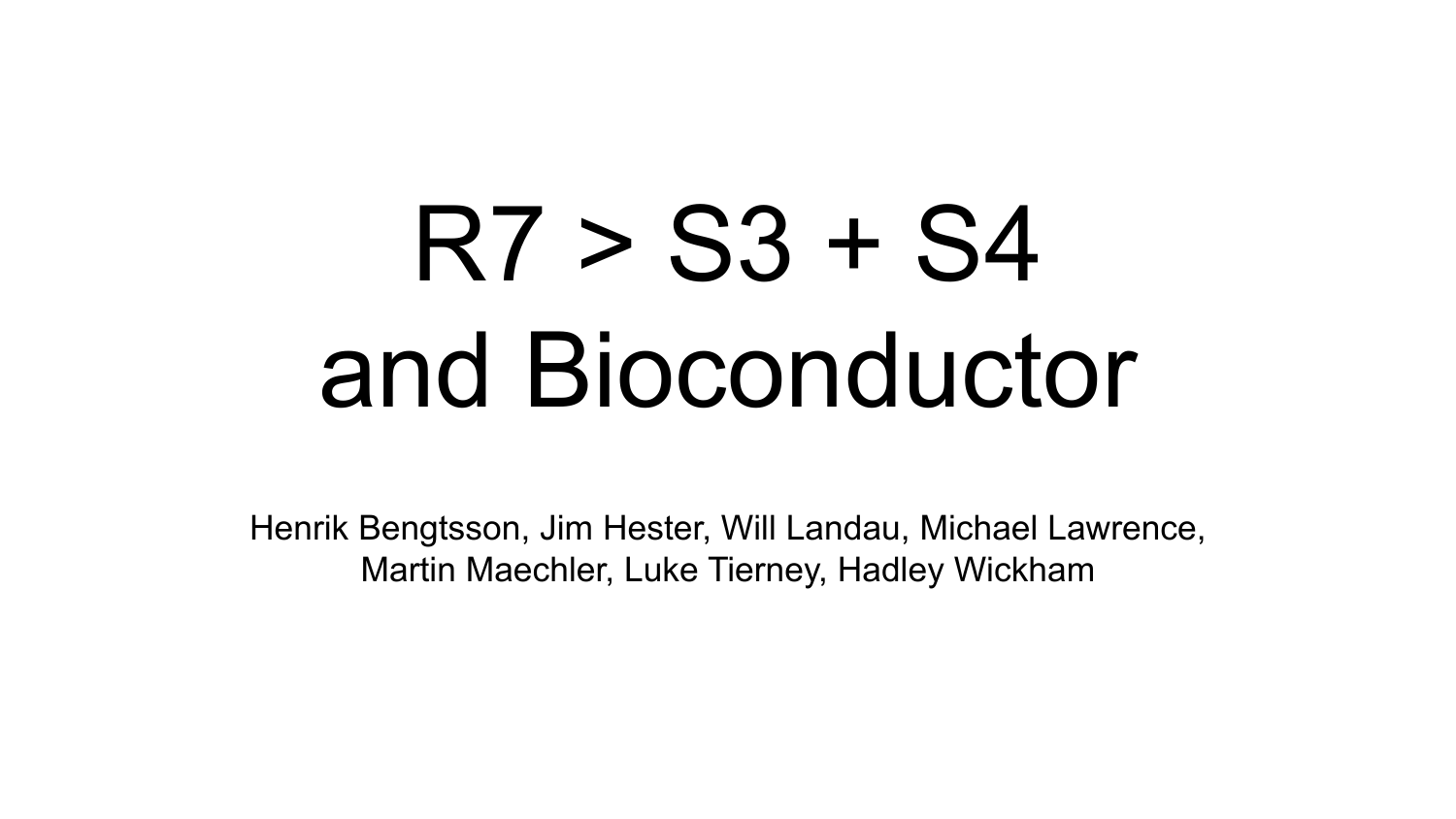

#### library(rtracklayer)

loads

**129** classes,

**1114** generics and

**6304** methods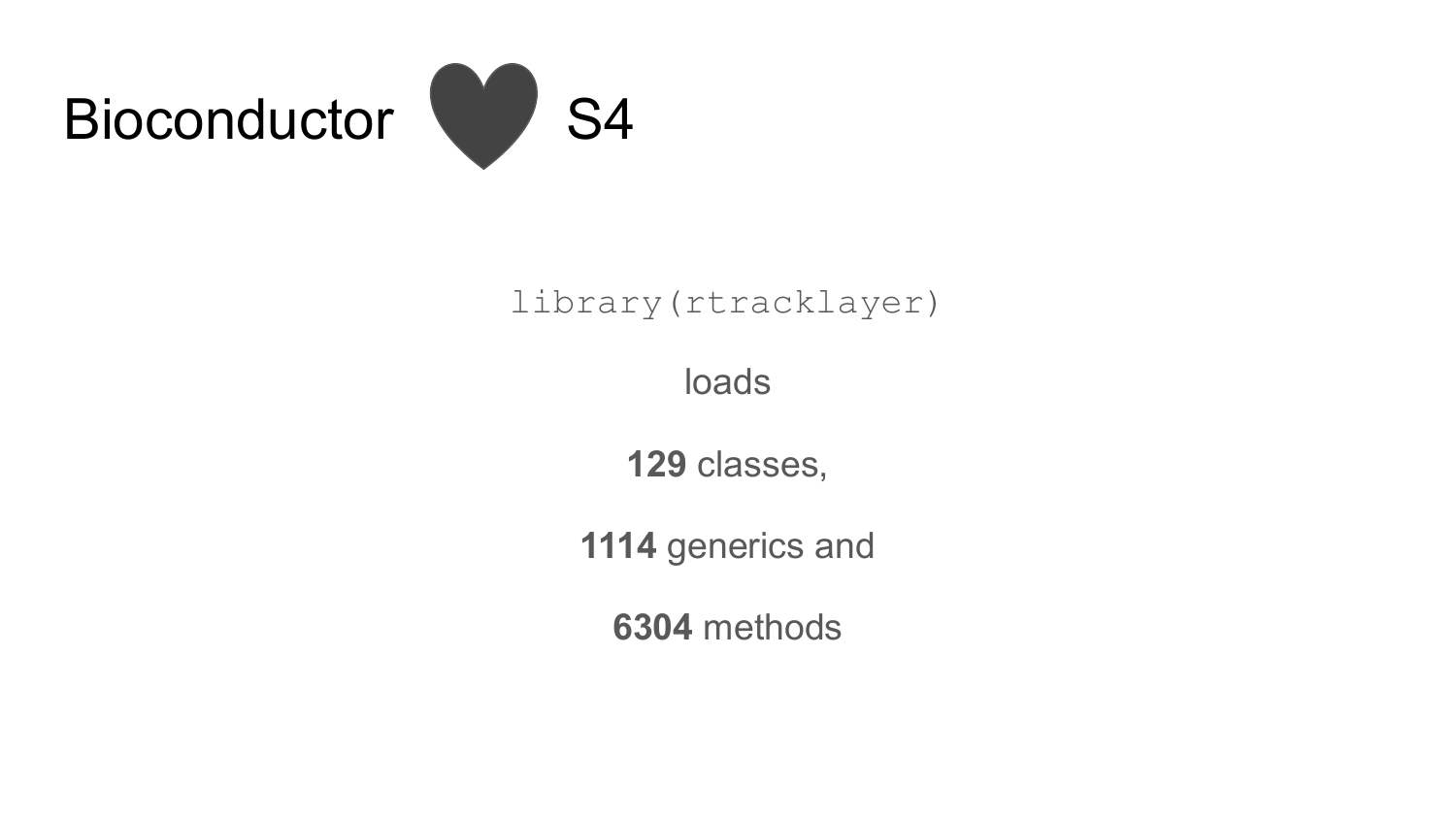### S4 is essential for interoperable, domain-specific frameworks

- **Formal** class definitions with **self-documenting** structures
- Automatic **validation**
- **Multiple** (particularly binary) dispatch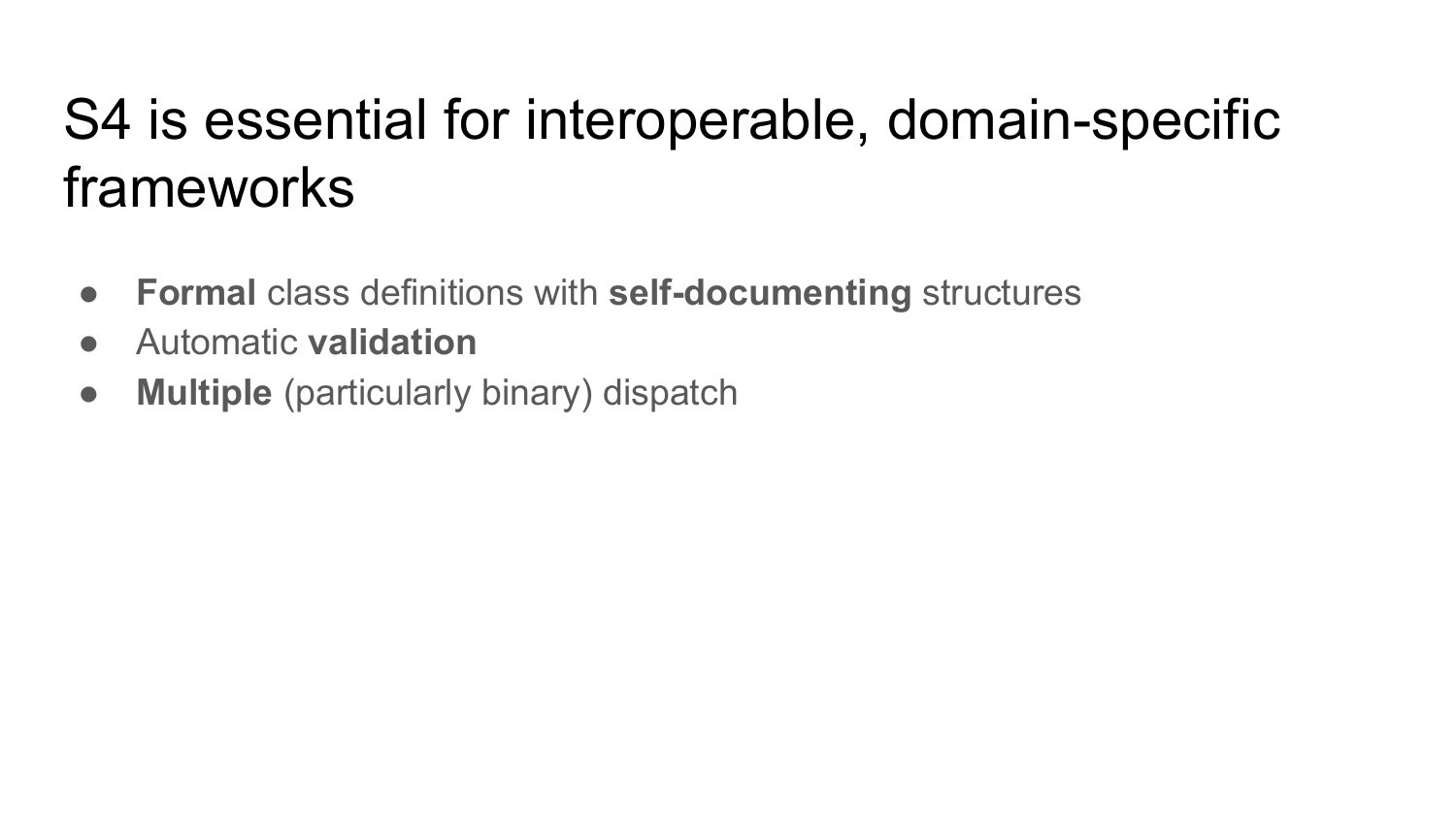#### But S4 challenges users and developers

- **Syntax is unnatural** (side effects)
- **Hard to understand** multiple inheritance and multiple dispatch
- **Lack of transparency** of object structure and methods
	- One of R's strengths is that it makes data *tactile:* users can intuitively manipulate their data
	- But S4 (at least how we tend to use it) undermines that by making objects *opaque*
- **Not part of base**
- **● Awkwardly coexists with S3**

Not to mention the *methods* implementation has

- Poor performance and is
- Difficult to maintain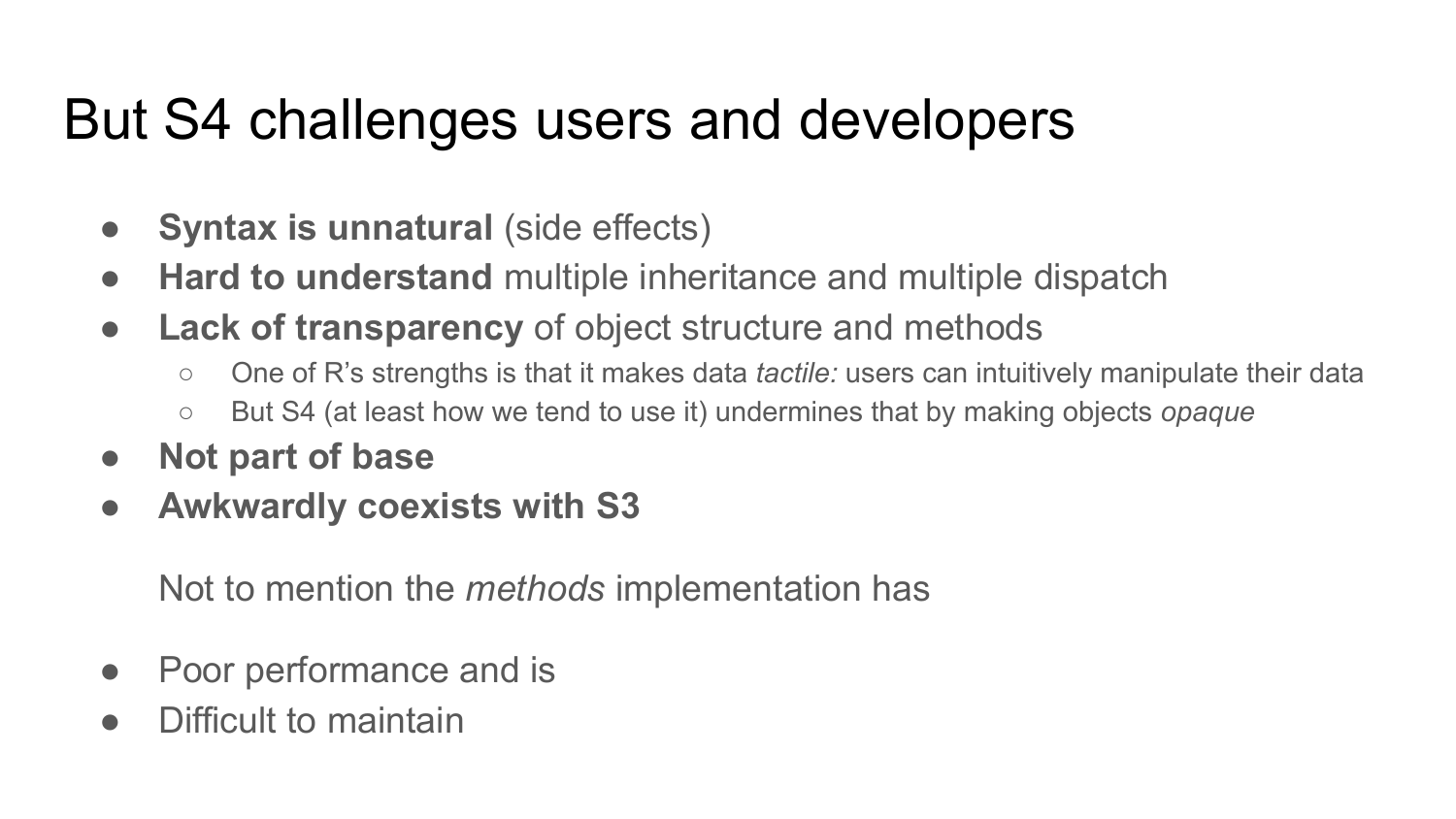### **Hypothesis**

There can be an extension of S3 that adds many of the important S4 features without introducing (yet) another object-oriented system.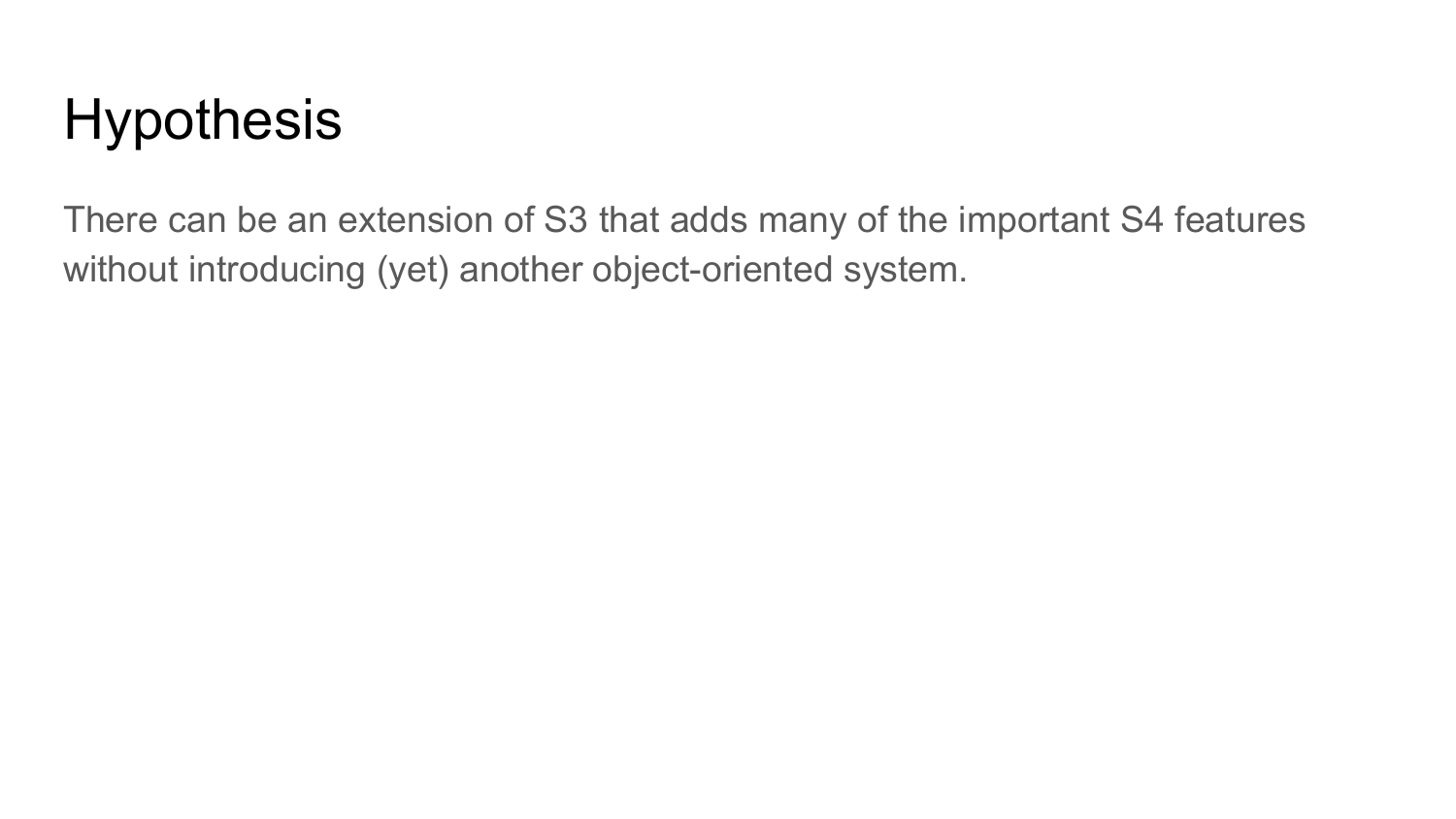#### Problems

- Syntax is unnatural (side effects)
- Complex namespace declarations that few understand

# **Solutions**

• Class objects constructed and exported like other objects

```
text \langle- new class("text", parent = "character",
```

```
 constructor = function(text) new_object(.data = text))
```
- The class object *is* the constructor: object <- text("hi")
- Method definition is simple and intuitive (could be same as S3)

```
method(foo, text) <- function(x, ...) paste0("foo-", x)
```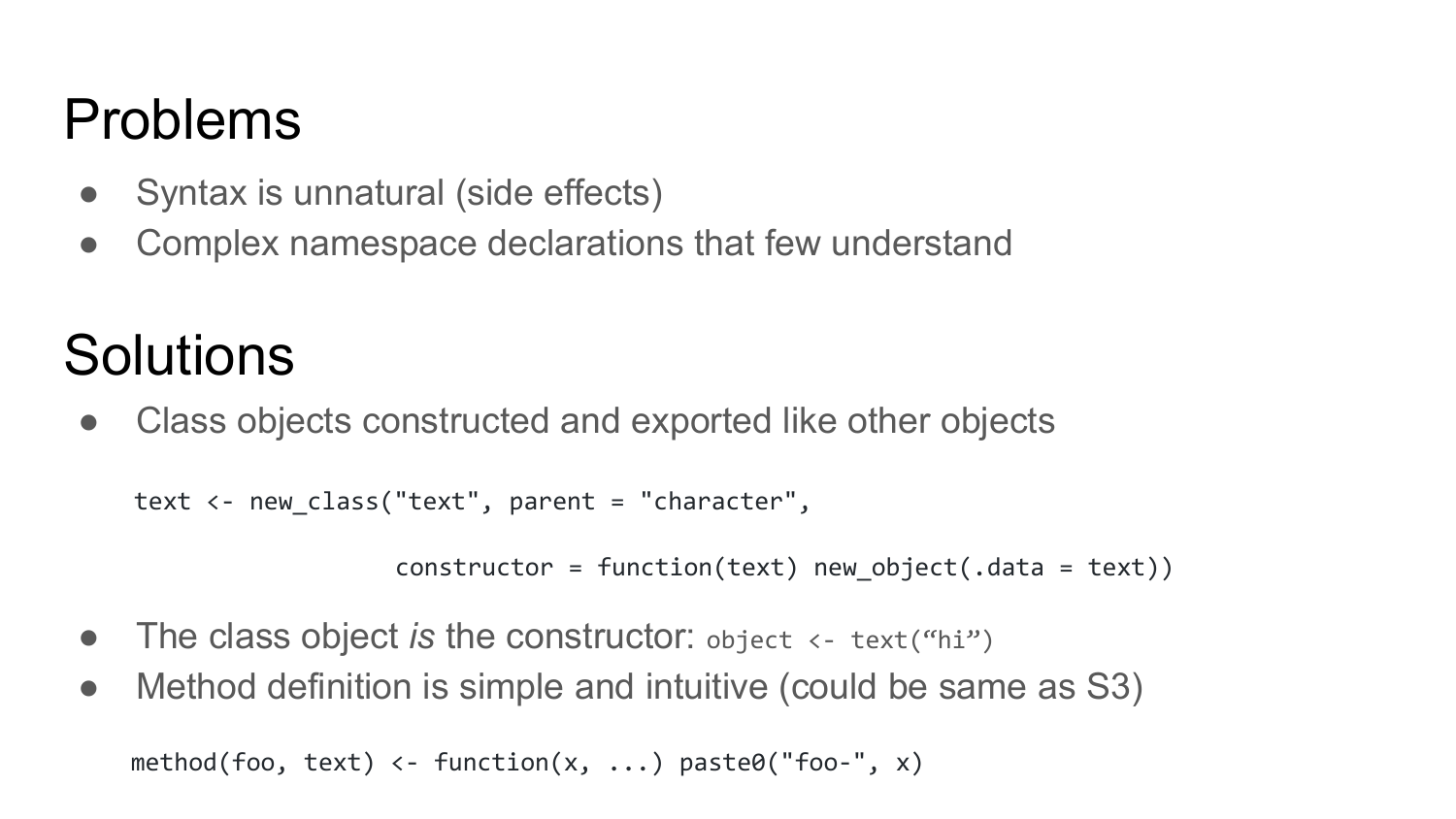#### Problem

● Multiple inheritance and dispatch hard to understand

### **Solutions**

- Single inheritance
- Multiple dispatch through nested single dispatch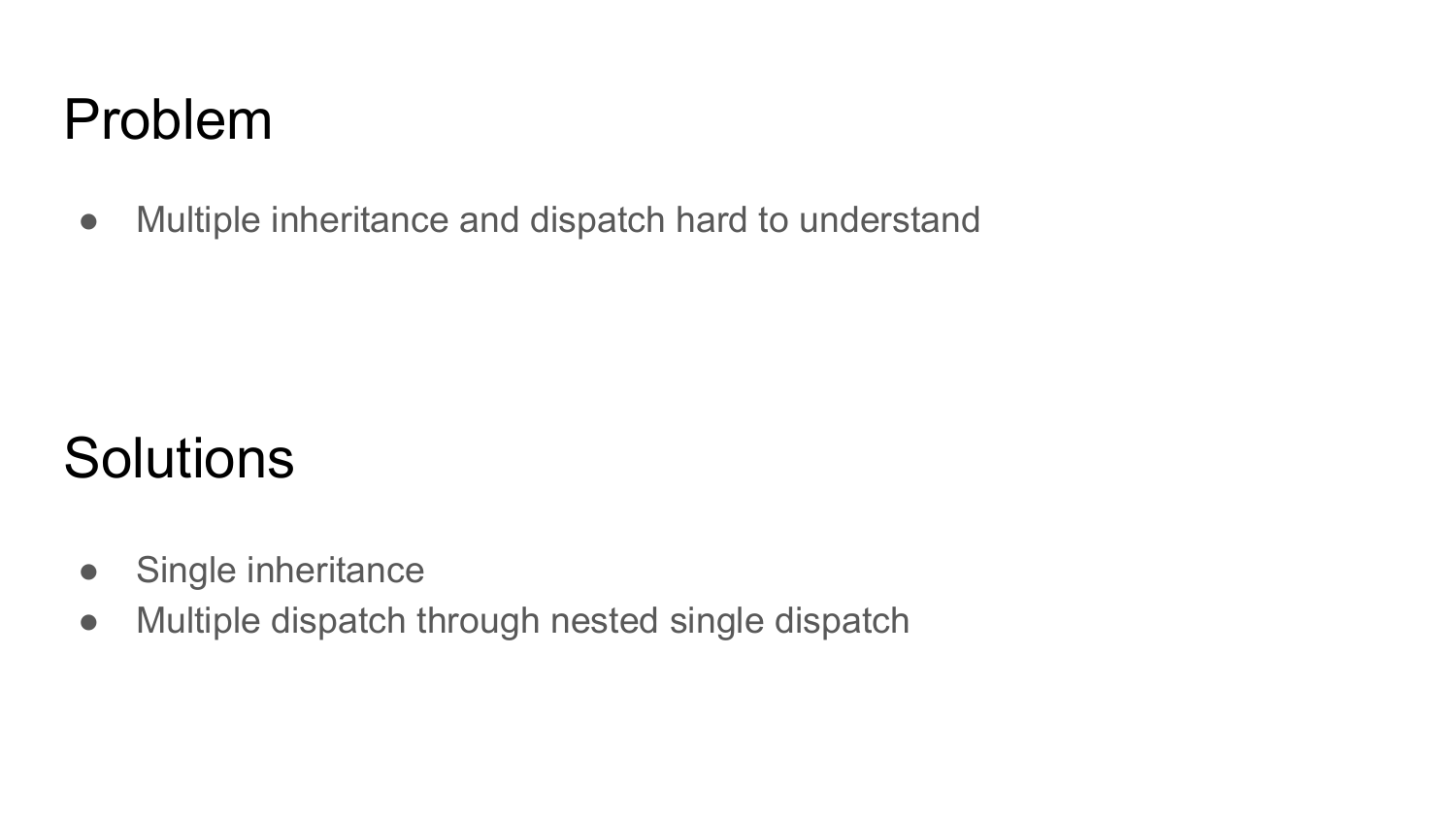#### Single inheritance is feasible via composition

**Use case:** CompressedFactorList contains both FactorList and CompressedList

**Instead**, we could to List a @store slot of new type ListStore, with SimpleStore and CompressedStore subclasses.

**Challenge**: how to implement optimized levels() method that takes advantage of compression?

**One option**: *mangled generics* that take the store strategy, along with the data:

```
setGeneric("levels List", function(x, store) standardGeneric("levels List"))
```

```
setMethod("levels List", c("FactorList", "CompressedStore", function(x, store) {
```

```
setNames(rep(CharacterList(levels(store@unlistData)), length(x)), names(x))
```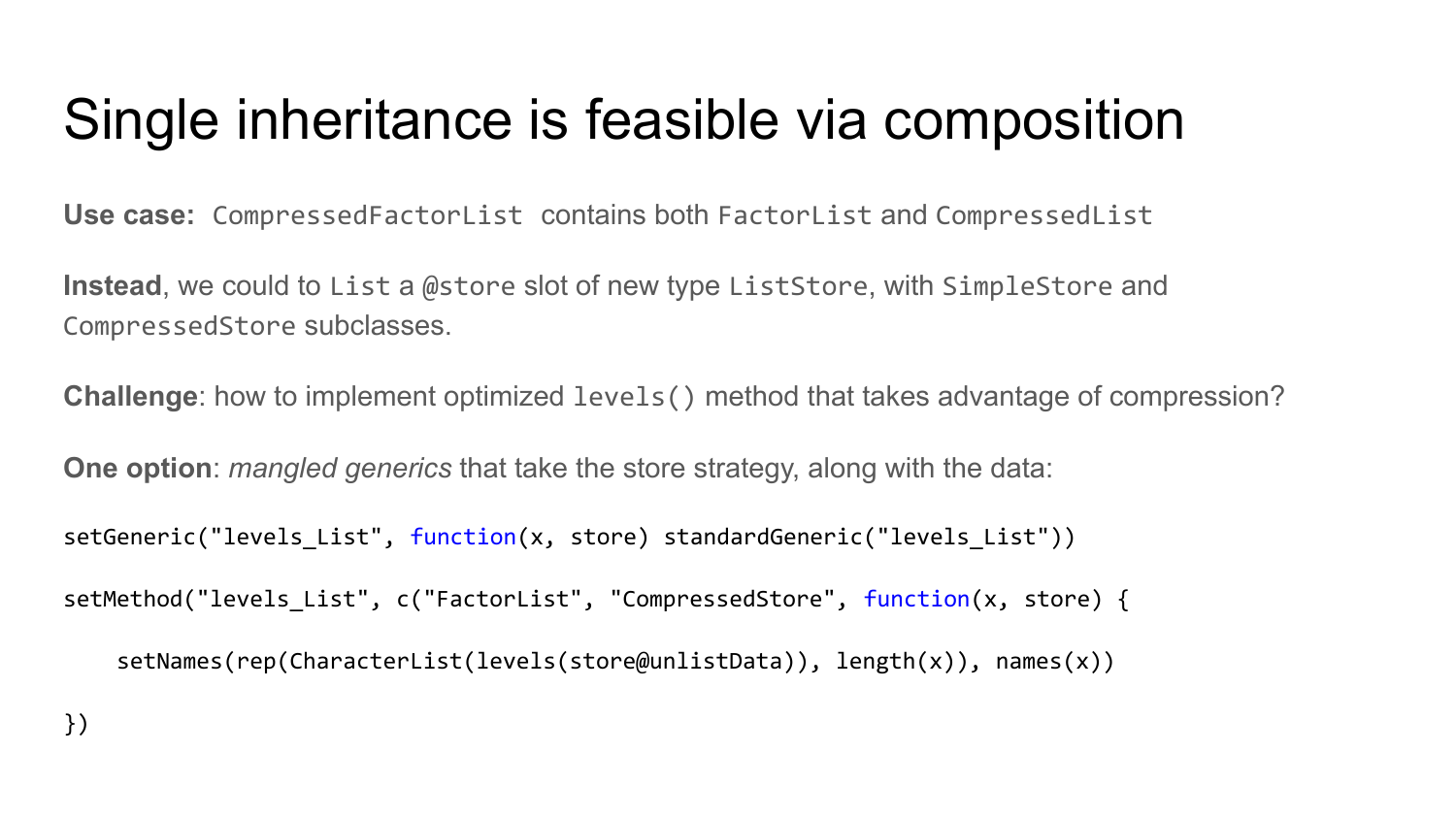#### Just an idea: compositional dispatch

Allows optimization of top-level methods based on composition:

}

```
method(levels, "FactorList", when = c(store = "CompressedStore")) <- function(x) {
   setNames(rep(CharacterList(levels(x@store@unlistData)), length(x)), names(x))
```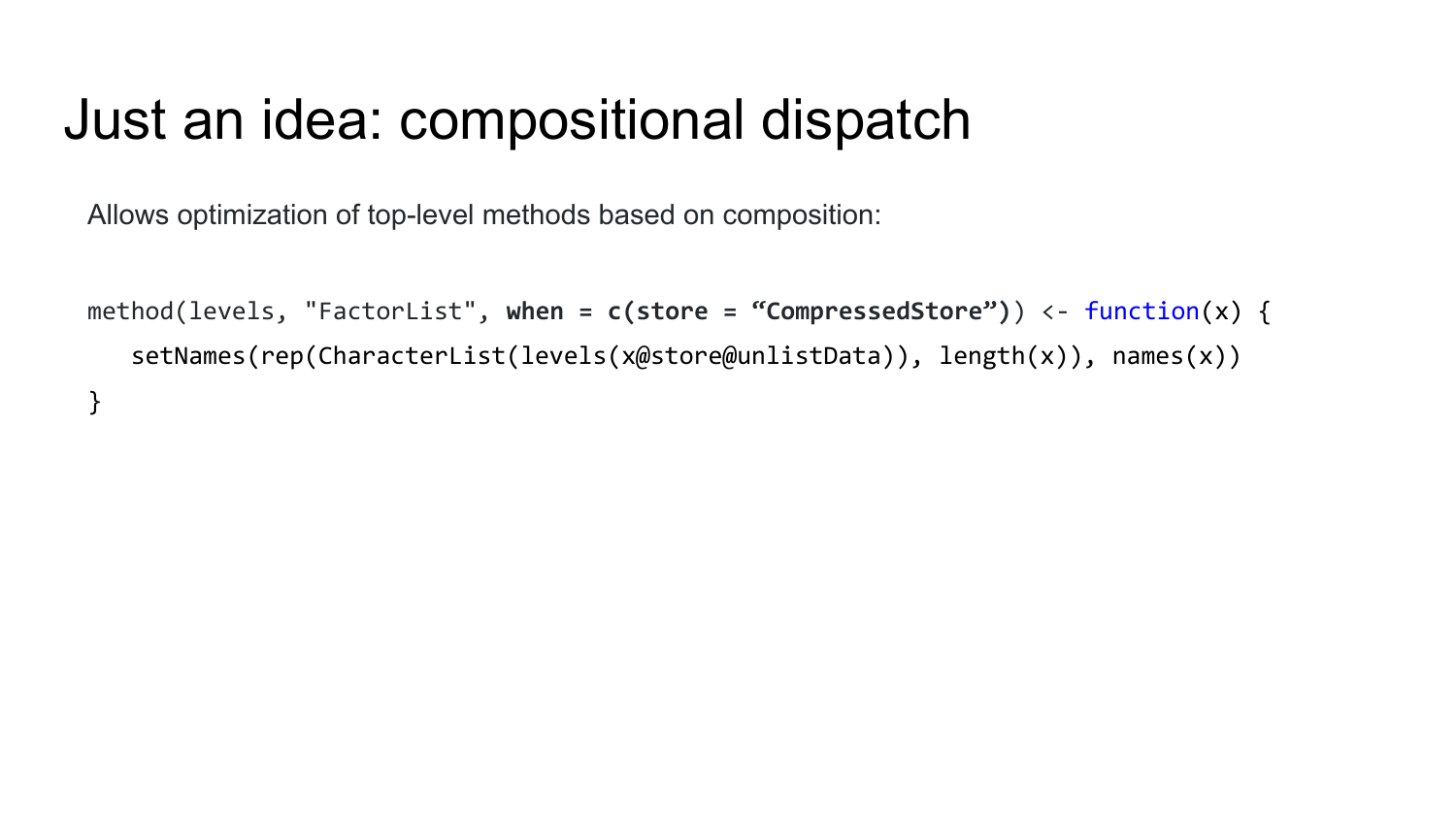#### Problem

• Lack of transparency of object structure and methods

## **Solutions**

- Intuitive alternative to selectMethod(): method(foo, text)
- Classes can have *properties* that expose a virtual structure without breaking encapsulation (need getter and setter)

```
properties = list(
    start = "numeric",
    end = "numeric",
    new_property(
       name = "length",
       class = "numeric",
      getter = function(x) x@end - x@start,
      setter = function(x, value) {
         x@end <- x@start + value
         x
}
 \left( \begin{array}{cc} \end{array} \right)
```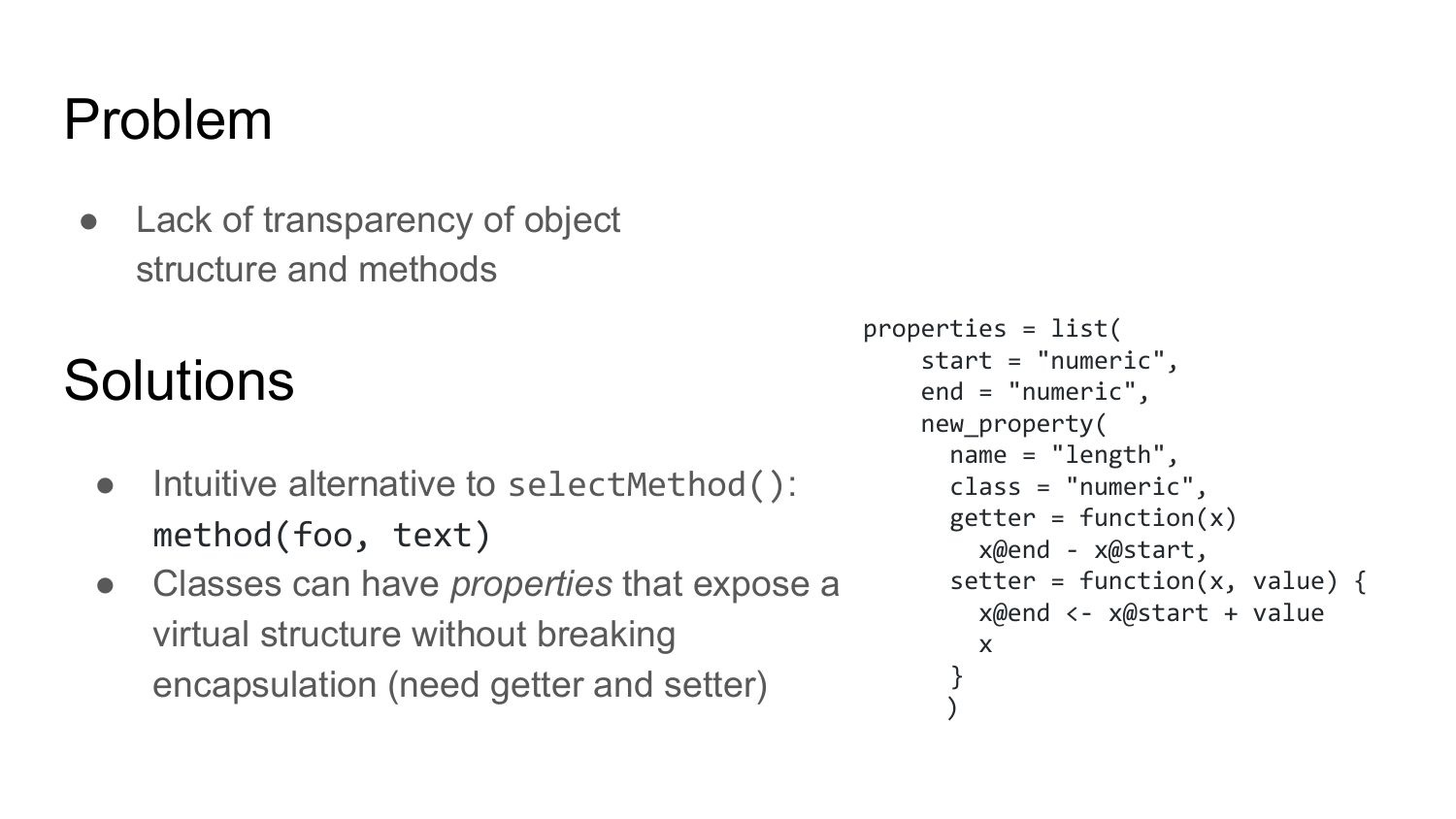# Presentation of prototype Jim Hester